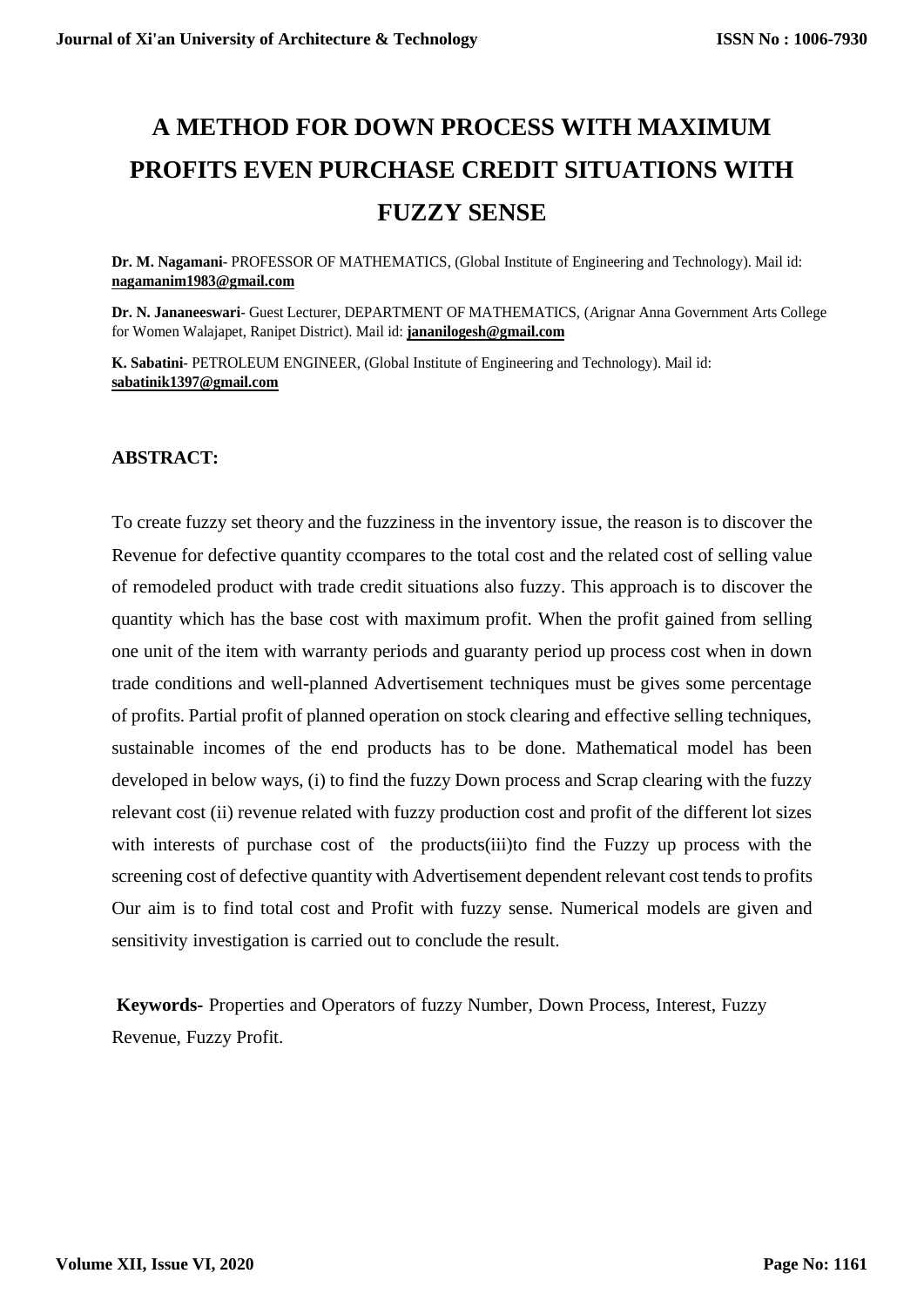#### **INRODUCTION:**

The advertisement makes many things, one side defective products losing brand values, other side remodeled with discounted products of promotional offers. Comparison of scrap values to fully profitable down process maximizes the profit, that is Down trading move to down Process. Down process is the first sale which is meant for good quality determination.

Total cost includes holding cost, screening cost, discount cost, advertisement cost and interest of purchase cost. Proper screening and segregating process of goods will brings the revenue more. Sometimes, scraps will be used for models for teaching and raining purposes like old train engines, Ship parts, defense vehicles, mobile phones, gadgets, electronic items, heavy vehicle parts and aircrafts parts, so scrap or total waste moves to educational models used for training purposes.

The Defective items with immediate return analyzed and found the solution of ranking method with fuzzified purchase cost and relevant cost with triangular fuzzy number1. The trapezoidal fuzzy demand and additional demand pattern with Shortages and backlogged condition2. Defective items sold after screening process and deep on that, mostly in trade returns goods goes to manufacturing only. But what is the use of that? Relevant cost and sending the defectives are waste of money, but proper planning for defectives will make an additional profit with partial Loss3, developed a trade credit model with multivariable demand and the objective of review the procedure with multivariate demand under diminishing conditions has been solved4. Mathematical model for Economic Order quantity model with immediate return of defective items 5. A classic EOQ model with fixed values and purchase, relevant costs are added with discounts and partial deterioration costs6. Ordering, holding cost and safety stock with fuzzy arithmetic Operators7.Wellknown economic order quantity model demand with permissible delay in payments with solutions analysed8.Basic theory of operators and multiple lot size and preplanned profitable return of goods9, 11. The partial backlogging inventory model for deteriorating items considering stock and price sensitive demand rate in fuzzy sense10. A multi-item inventory model of deteriorating items with expiration date is developed and analyzed12. Recent trends and comparison of various authors in inventory control strategy13.Determined the optimum production cycle which tends to reduce the total cost of the inventory system14. To maximize the resultant Profit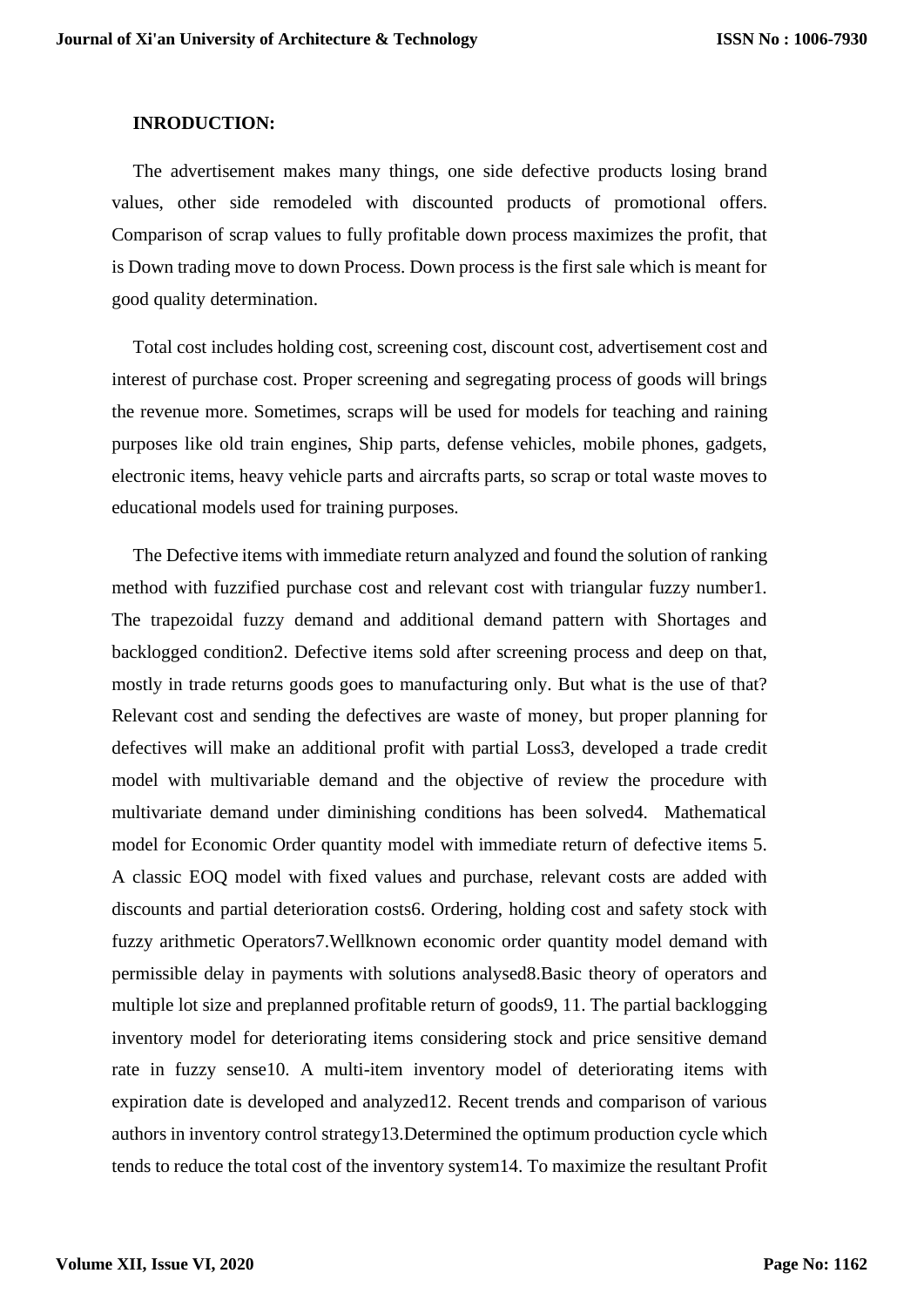and it contain with demand and reordering process15. How to reduce cost of recruitment, advertisement, holding, travel allowance and management cost are discussed16. Partial backlogging and deterioration govern with differential equations17.Considering an optimal inventory model for deteriorating items and Demand rate is depends price and solved the model for total profit18. Left and Right Triangular fuzzy numbers used to find relevant cost and return of goods cost19. Developed two stage scheduling for to minimize rental cost under fuzzy time using triangular fuzzy number can be extended to trapezoidal fuzzy numbers with different parameters20. Elementary Applications on operations on generalized trapezoidal fuzzy numbers21. Operations on trapezoidal fuzzy numbers with uncertain conditions22.Defective item solution depends with constant demand and time developed23.The standard of manufacturing technique is to obtained optimal fuzzy rule24.25analysed fuzzy trapezoidal rule for average mean value method. Fuzzy optimization plays the main role in data mining and share market tradings26.

One is DOWN process it is used for Good Quality First Sale (GQFS) and second one UP Process is Defective Quality Second Sale (DQSS) and remaining defective products goes to scrap clearing section.

First section is Materials and methods of the findings, second section is two process are depending UP and DOWN Process. Third is the mathematical models in fuzzy environment has to solve with UP and DOWN process. Fourth, five and six section explanation of numerical examples for process is Comparison of Products with direct Profit and Return of Products with indirect Profit, addition of this two we will get Total profit, and actions should be taken for increase the ownership costs scrap clearing cost also included. Finally, section seven, conclusion and future research.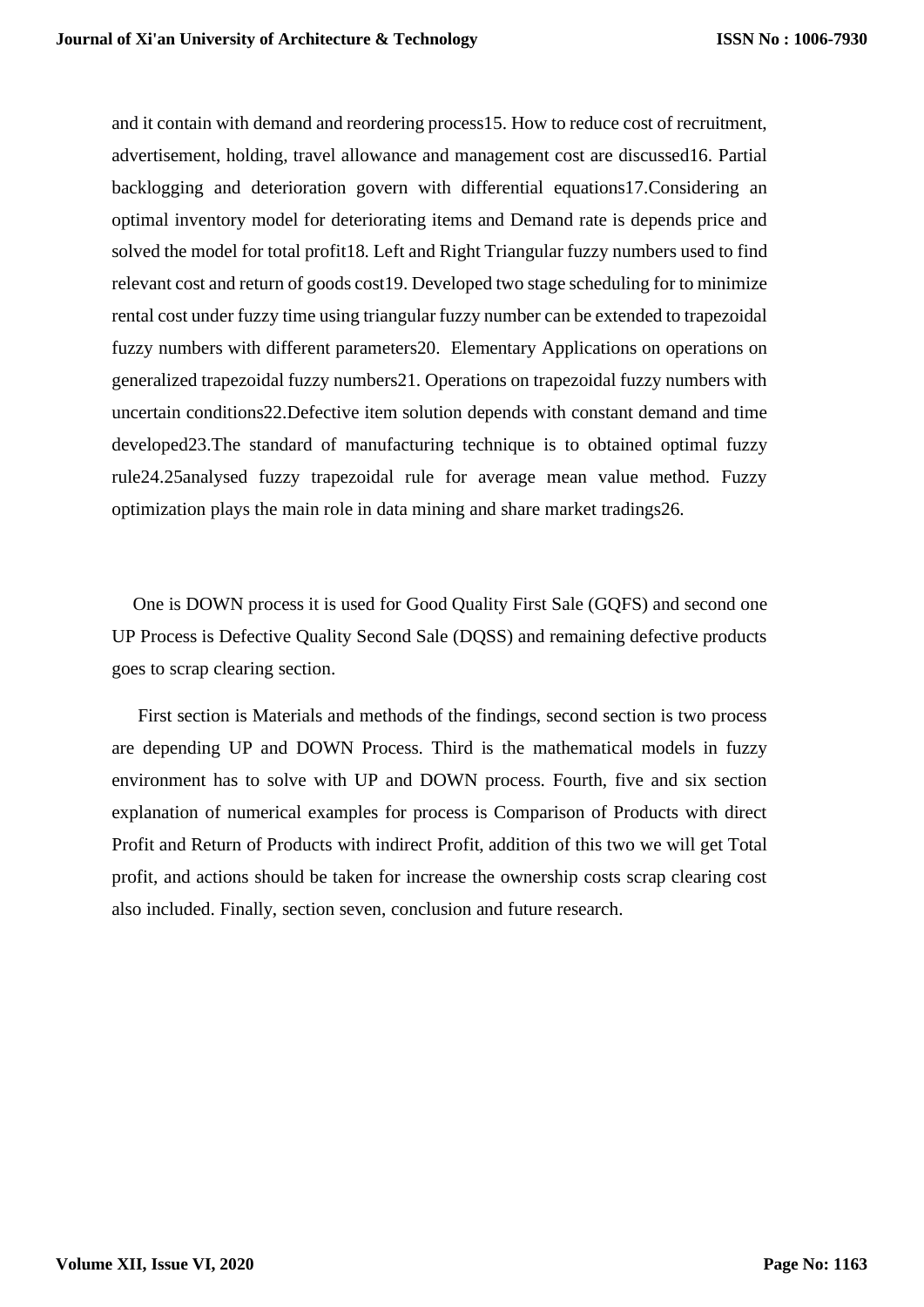#### **NOTATIONS AND ASSUMPTIONS:**

 $\sim$  wavy bar indicates fuzzification of parameters.

DP is the Down Process.

UP̃ is the Up Process.

SP̃ is the Scrap Process.

 $\widetilde{D_q}$  is the Fuzzy Demand quantity

H̃ is the Holding cost

 $\tilde{0}$  is the Ordering or setup cost

 $\tilde{r}$  is the Order quantity in Down Process

 $\widetilde{r^*}$ is the Order quantity in Up Process

r̃ ∗∗ is the Order quantity in Clearing/recycling Process

 $\widetilde{L_r}$  is the Length of the plan

 $\widetilde{L_1}$  is the Length of the plan in Down Process(90days)

 $\widetilde{L_2}$ is the Length of the plan in Up process(30days)

 $\widetilde{L_3}$ is the Length of the plan in Clearing Process(30days)

 $D_f$  is the percentage of Defective items

Let  $\tilde{r} = (1 - D_f\%)$  is the quantity of good items.

 $\tilde{r}^* = (D_f)$  is the defective quantity , here,  $D_f = a + b$ 

 $\tilde{r}^{**} = b$  is the clearing / scrap quantity

Assume,

 $D_f(\alpha, \beta, \gamma, \delta) = (5, 10, 15, 20)\%$ 

 $R_1$  is the Testing and dismantling (depreciation cost)

 $R_2$  is the Labor cost

R<sup>3</sup> is the Additional Material cost/ Upgrading and quality test cost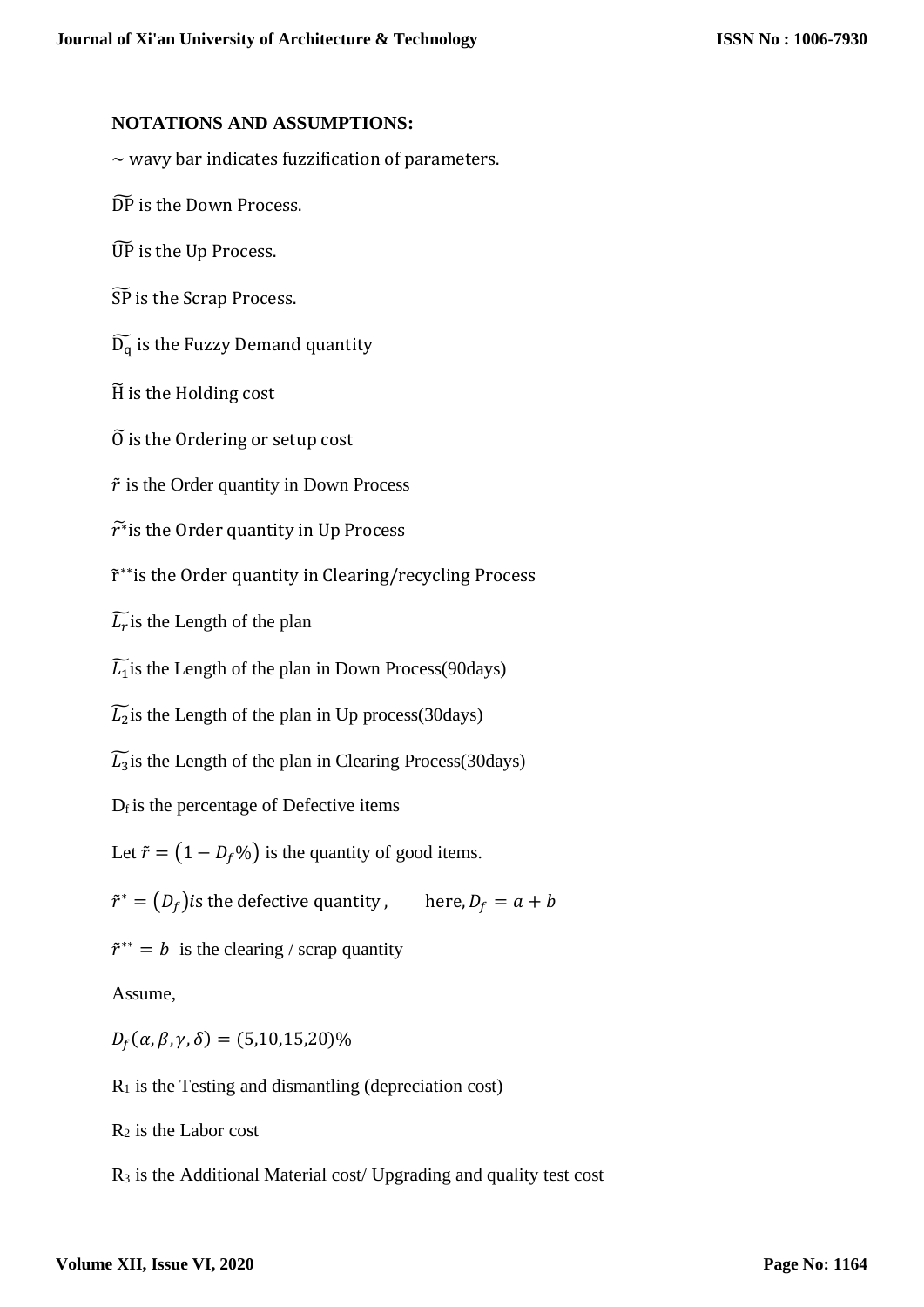$R_4$  is the Scrap cost

Cc is the Clearing Charges.

 $\widetilde{\mathrm{SV}}_{\mathrm{G}}$  is the Selling value of good items in down process per unit

 $\widetilde{\mathrm{SU}}_{\mathrm{D}}$  is the Selling value of Defective items in Up process per unit

 $\widetilde{\mathrm{SV}}_\mathrm{c}$ is the Selling value of Scrap items in clearing section per unit

 $\widetilde{[R_{ev1}DN]}$  is the Revenue in Down Process

 $[\widetilde{R_{ev2}UP}]$  is the Revenue in Up Process

 $\widetilde{[R_{ev}Rc]}$  is the Revenue in Recycling Process

 $\left[\widetilde{P_1DN}\right]$  is the gain in Down Process

 $[\widetilde{P_2UP}]$  is the gain in Up Process

 $[\widetilde{P_3Rc}]$  is the gain in Recycling/scrap Process

[TDN] is the Total Cost in Down Process

 $[TUP]$  is the Total cost in UP Process

[TRC] is Total cost of Recycling/scrap Process

## **MATHEMATICAL MODEL FORMULATIONS:**

## **To Find Purchase cost,**

Let  $\widetilde{P_{Uc}} = (\widetilde{P_{U1}}, \widetilde{P_{U2}}, \widetilde{P_{U3}}, \widetilde{P_{U4}})$  and  $\tilde{r} = (\widetilde{r_1}, \widetilde{r_2}, \widetilde{r_3}, \widetilde{r_4})$  are Trapezoidal fuzzy numbers, then Purchasing Cost in Fuzzy Sense = Purchase cost per unit X Order quantity

$$
\begin{aligned}\n\left[\widetilde{PC}\right] &= \widetilde{P_{Uc}} \otimes \widetilde{r} \\
\left[\widetilde{PC}\right] &= \left(\widetilde{P_{U1}}, \widetilde{P_{U2}}, \widetilde{P_{U3}}, \widetilde{P_{U4}}\right) \otimes \left(\widetilde{r_1}, \widetilde{r_2}, \widetilde{r_3}, \widetilde{r_4}\right) \\
\left[\widetilde{PC}\right] &= \left(\widetilde{P_{U1}} \otimes \widetilde{r_1}, \widetilde{P_{U2}} \otimes \widetilde{r_1}, \widetilde{P_{U3}} \otimes \widetilde{r_1}, \widetilde{P_{U4}} \otimes \widetilde{r_1}\right)\n\end{aligned} \tag{1}
$$
\n
$$
\text{Holding Cost in Fuzzy Sense} = \widetilde{H} \otimes \widetilde{r} \otimes \widetilde{L}_r \oslash 2\n\tag{2}
$$

Ordering cost in fuzzy sense =  $\tilde{O} \otimes \tilde{D_q} \oslash \tilde{r}$  (3)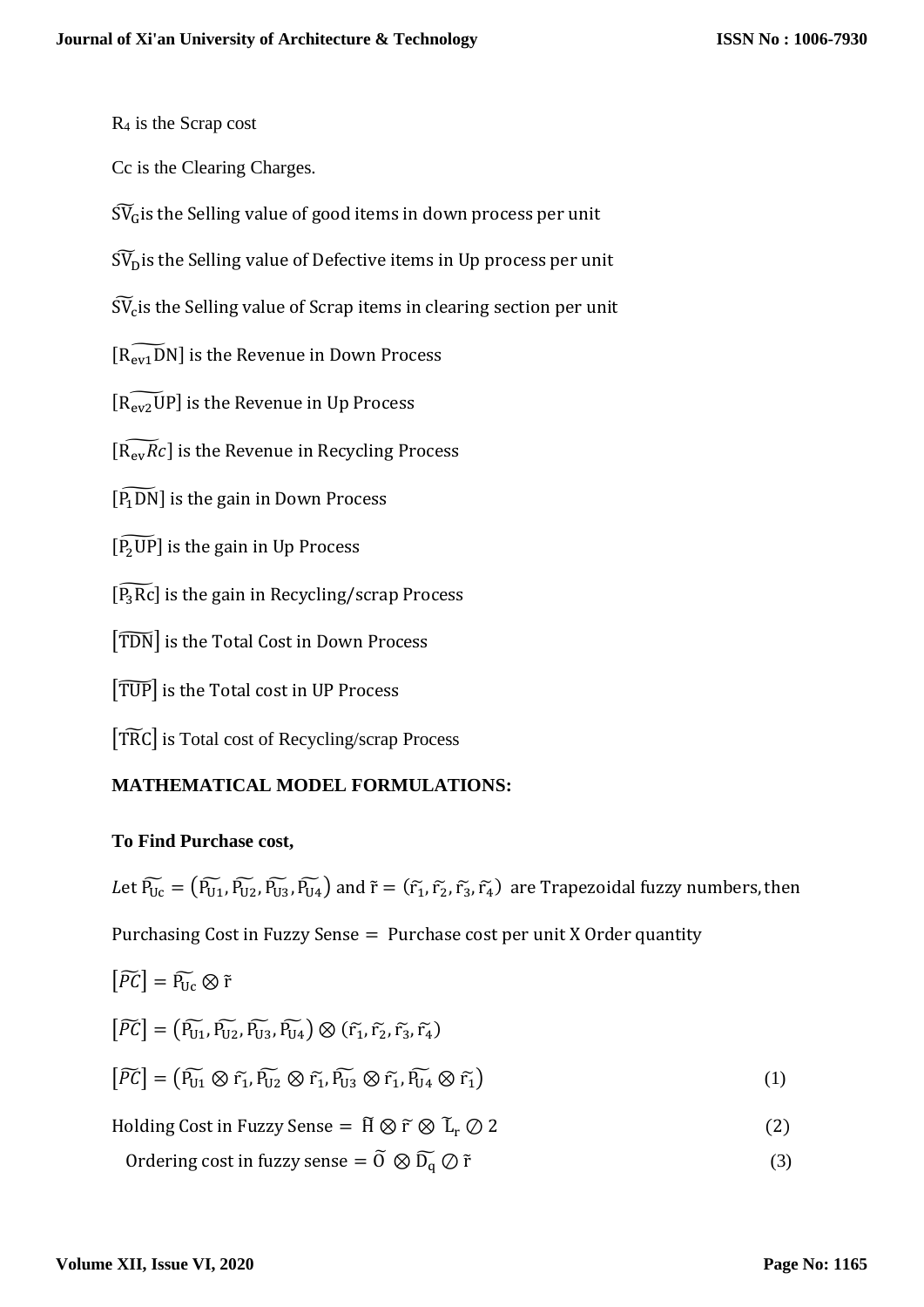Total Cost is addition of holding cost and Setup  $cost<sup>1</sup>$ ,

Let 
$$
\widetilde{P_{Uc}} = (\widetilde{P_{U1}}, \widetilde{P_{U2}}, \widetilde{P_{U3}}, \widetilde{P_{U4}}), \widetilde{r} =
$$

 $(\tilde{r}_1, \tilde{r}_2, \tilde{r}_3, \tilde{r}_4)$  are Trapezoidal Fuzzy Numbers<sup>21,22</sup>, Then,

From equation  $(1)$ ,  $(2)$  and  $(3)$ ,

Total cost in fuzzy = 
$$
[\widetilde{P_{Uc}} \otimes \widetilde{r}] \oplus [\widetilde{H} \otimes \widetilde{r} \otimes \widetilde{L}_r \oslash 2] \oplus [\widetilde{0} \otimes \widetilde{D_q} \oslash \widetilde{r}]
$$
 (4)

## **To find Total Cost in DOWN process,**

Let 
$$
\widetilde{D} = (\widetilde{D_1}, \widetilde{D_2}, \widetilde{D_3}, \widetilde{D_4})
$$
,  
\n
$$
\widetilde{H} = (\widetilde{H_1}, \widetilde{H_2}, \widetilde{H_3}, \widetilde{H_4}), \widetilde{O} = (\widetilde{O_1}, \widetilde{O_2}, \widetilde{O_3}, \widetilde{O_4})
$$
 are trapezoidal fuzzy numbers<sup>21,22</sup>, then,  
\n
$$
[\widetilde{TDN}] = [\widetilde{P_{Uc}} \otimes \widetilde{r}] \oplus [\widetilde{H} \otimes \widetilde{r} \otimes \widetilde{L}_r \oslash 2 \oplus \widetilde{O} \otimes \widetilde{D_q} \oslash \widetilde{r}]
$$

$$
= \left[ \left( \widetilde{P_{U_1}}, \widetilde{P_{U_2}}, \widetilde{P_{U_3}}, \widetilde{P_{U_4}} \right) \otimes (\widetilde{r_1}, \widetilde{r_2}, \widetilde{r_3}, \widetilde{r_4}) \right]
$$
  
\n
$$
\bigoplus \left[ \left( \widetilde{H}_1, \widetilde{H}_2, \widetilde{H}_3, \widetilde{H}_4 \right) \otimes \widetilde{r} \otimes (\widetilde{L}_1, \widetilde{L_2}, \widetilde{L_3}, \widetilde{L_4}) \otimes 2 \right] \oplus \left( \widetilde{O_1}, \widetilde{O_2}, \widetilde{O_3}, \widetilde{O_4}, \widetilde{D_4} \right)
$$
  
\n
$$
\otimes \left( \widetilde{D}_1, \widetilde{D}_2, \widetilde{D}_3, \widetilde{D}_4 \right) \otimes \widetilde{r} \right]
$$

 $\left[ \widetilde{TDN} \right] = \left[ \widetilde{P_{U1}} \otimes \widetilde{r_1}, \widetilde{P_{U2}} \otimes \widetilde{r_1}, \widetilde{P_{U3}} \otimes \widetilde{r_1}, \widetilde{P_{U4}} \otimes \widetilde{r_1} \right] \oplus$ 

 $[\widetilde{H_1} \otimes \widetilde{r} \otimes \widetilde{L}_1 \oslash 2, \widetilde{H_2} \otimes \widetilde{r} \otimes \widetilde{L}_2 \oslash 2, \widetilde{H}_3 \otimes \widetilde{r} \otimes \widetilde{L}_3 \oslash 2, \widetilde{H}_3 \otimes \widetilde{r} \otimes \widetilde{L}_4 \oslash 2]$  $\bigoplus \left[ \widetilde{O_1} \otimes \widetilde{D_1} \oslash \widetilde{r}, \widetilde{O_2} \otimes \widetilde{D_2} \oslash \widetilde{r}, \widetilde{O_3} \otimes \widetilde{D_3} \oslash \widetilde{r}, \widetilde{O_4} \otimes \widetilde{D_4} \oslash \widetilde{r} \right]$ 

$$
[\widetilde{TDN}] = [\widetilde{P_{U1}} \otimes \widetilde{r_1}, \widetilde{P_{U2}} \otimes \widetilde{r_1}, \widetilde{P_{U3}} \otimes \widetilde{r_1}, \widetilde{P_{U4}} \otimes \widetilde{r_1}] \oplus [\widetilde{H_1} \otimes \widetilde{r} \otimes \frac{\widetilde{L_1}}{2} \oplus \widetilde{O_1} \otimes \frac{\widetilde{D_1}}{\widetilde{r}}, \widetilde{H_2} \otimes \widetilde{L_2} \oplus \widetilde{O_2} \otimes \frac{\widetilde{D_2}}{\widetilde{r}}, \widetilde{H_3} \otimes \frac{\widetilde{r} \otimes \widetilde{L_3}}{2} \oplus \widetilde{O_3} \otimes \frac{\widetilde{D_3}}{\widetilde{r}}, \widetilde{H_4} \otimes \frac{\widetilde{r} \otimes \widetilde{L_4}}{2} \oplus \widetilde{O_4} \otimes \frac{\widetilde{D_4}}{\widetilde{r}}]
$$
(5)  
Let  $\widetilde{r} = (1 - D_{f\%})$   
 $\widetilde{r}^* = (D_{f\%}) \quad here, D_{f\%} = a + b(6)$   
 $\widetilde{r}^{**} = b$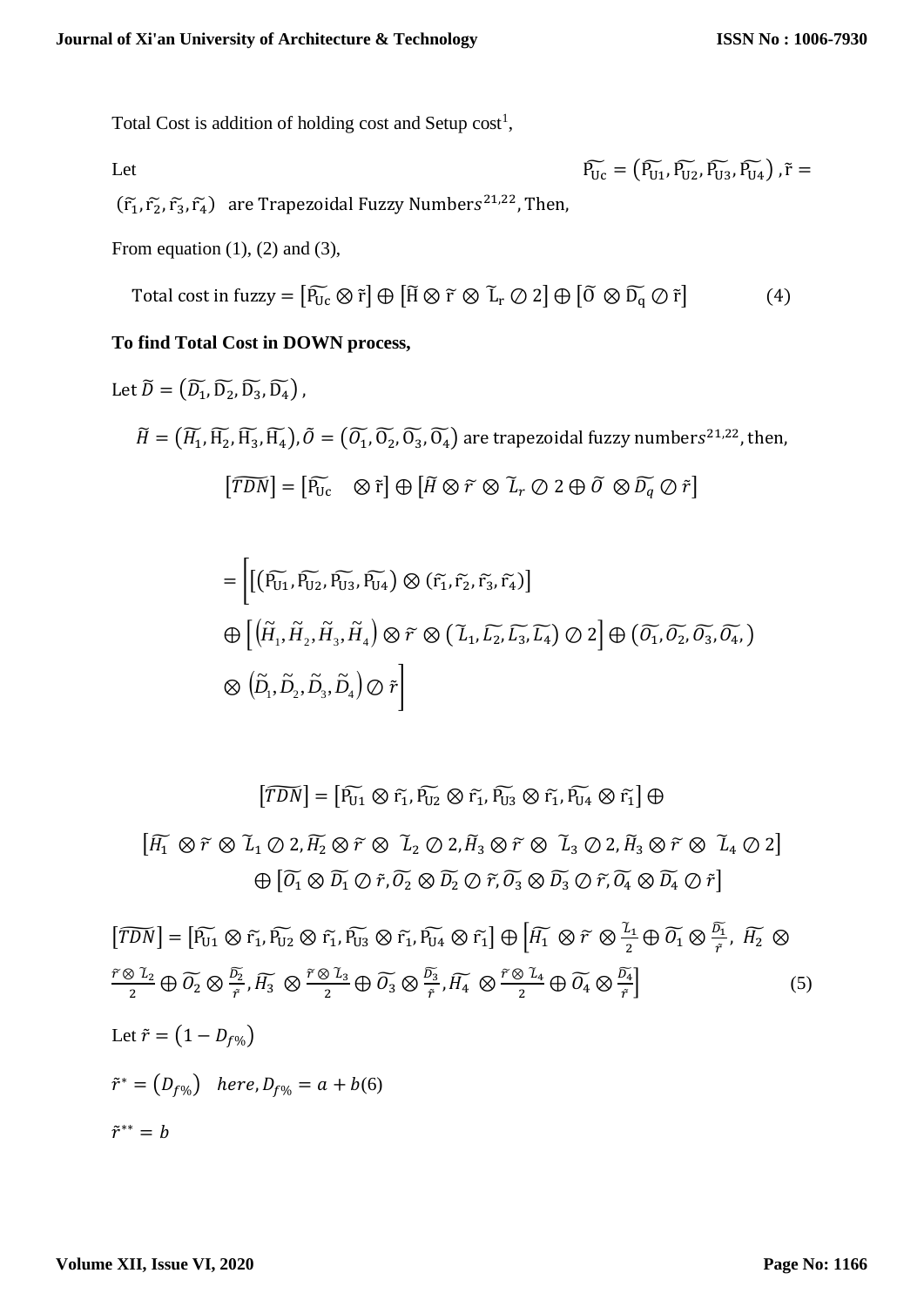Repairable and recyclable scrap and Up Process Total cost=Holding cost + Testing and Dismantling (depreciation cost)+ Labor cost + Additional Material cost/ Upgrading and quality test cost + Scrap cost + Clearing charges<sup>1</sup>.

#### **To find the Total cost of Recycling/Clearing scrap Process,**

$$
[\widetilde{TRC}] = [(\widetilde{H_1}, \widetilde{H_2}, \widetilde{H_3}, \widetilde{H_4}) \otimes \widetilde{r^{**}} \otimes \widetilde{L}_3 \oslash 2] \oplus [(R_4 \otimes \widetilde{r^{**}}) \oplus (Cc \otimes \widetilde{r^{**}})]
$$
  
=  $[\widetilde{H_1} \otimes \widetilde{r^{**}} \otimes \widetilde{L}_3 \oslash 2, \widetilde{H_2} \otimes \widetilde{r^{**}} \otimes \widetilde{L}_3 \oslash 2, \widetilde{H_3} \otimes \widetilde{r^{**}} \otimes \widetilde{L}_3 \oslash 2, \widetilde{H_4} \otimes \widetilde{r^{**}} \otimes \widetilde{L}_3 \otimes 2]$   
 $\oslash 2] \oplus [(R_4 \otimes \widetilde{r^{**}}) \oplus (Cc \otimes \widetilde{r^{**}})]$ 

$$
\begin{aligned} \left[\widetilde{TRC}\right] &= \left[\widetilde{H_1} \otimes \widetilde{r^{**}} \otimes \widetilde{L}_3 \oslash 2 \quad \oplus \left[\left(R_4 \otimes \widetilde{r^{**}}\right) \oplus \left(Cc \otimes \widetilde{r^{**}}\right)\right], \widetilde{H_2} \otimes \widetilde{r^{**}} \otimes \widetilde{L}_3 \oslash 2 \right. \\ &\quad \oplus \left[\left(R_4 \otimes \widetilde{r^{**}}\right) \oplus \left(Cc \otimes \widetilde{r^{**}}\right)\right], \widetilde{H_3} \otimes \widetilde{r^{**}} \otimes \widetilde{L}_3 \oslash 2 \quad \oplus \left[\left(R_4 \otimes \widetilde{r^{**}}\right) \right] \\ &\quad \oplus \left(Cc \otimes \widetilde{r^{**}}\right)\right], \qquad \widetilde{H_4} \otimes \widetilde{r^{**}} \otimes \widetilde{L}_3 \oslash 2 \quad \oplus \left[\left(R_4 \otimes \widetilde{r^{**}}\right) \oplus \left(Cc \otimes \widetilde{r^{**}}\right)\right] \end{aligned}
$$

$$
[\overline{TRC}] = [\overline{H}_1 \otimes \widetilde{r^{**}} \otimes \widetilde{L}_3 \oslash 2 \oplus [(R_4 \otimes b) \oplus (Cc \otimes b)], \overline{H}_2 \otimes \widetilde{r^{**}} \otimes \widetilde{L}_3 \oslash 2
$$
  

$$
\oplus [(R_4 \otimes b) \oplus (Cc \otimes b)], \overline{H}_3 \otimes \widetilde{r^{**}} \otimes \widetilde{L}_3 \oslash 2 \oplus [(R_4 \otimes b) \oplus (Cc \otimes b)],
$$
  

$$
\overline{H}_4 \otimes \widetilde{r^{**}} \otimes \widetilde{L}_3
$$
  

$$
\oslash 2[(R_4 \otimes b)(C
$$
  

$$
\otimes \widetilde{r^{**}})]
$$
  
(6)

#### **To find the Revenue in Down Process,**

Let  $V=V_1,V_2,V_3$  in three revenue periods up, down and Scrap clearing sections

*Let* $\tilde{r} = (\tilde{r}_1, \tilde{r}_2, \tilde{r}_3, \tilde{r}_4)$  and  $\tilde{V}_G = (\tilde{S}V_1, \tilde{S}V_2, \tilde{S}V_3, \tilde{V}_4)$  are trapezoidal Fuzzy numbers then,

 $[\widetilde{R_{ev}DN}]$  = Selling PriceXQuantity of items in Down process

$$
[\widetilde{R_{ev}DN}] = [\widetilde{SV}_G \otimes \widetilde{r}]
$$
  
\n
$$
= [(\widetilde{SV}_1, \widetilde{SV}_2, \widetilde{SV}_3, \widetilde{SV}_4) \otimes (\widetilde{r}_1, \widetilde{r}_2, \widetilde{r}_3, \widetilde{r}_4)]
$$
  
\n
$$
[\widetilde{R_{ev1}DN}] = [(\widetilde{SV}_1 \otimes \widetilde{r}_1, \widetilde{SV}_2 \otimes \widetilde{r}_2, \widetilde{SV}_3 \otimes \widetilde{r}_3, \widetilde{SV}_4 \otimes \widetilde{r}_4)](9)
$$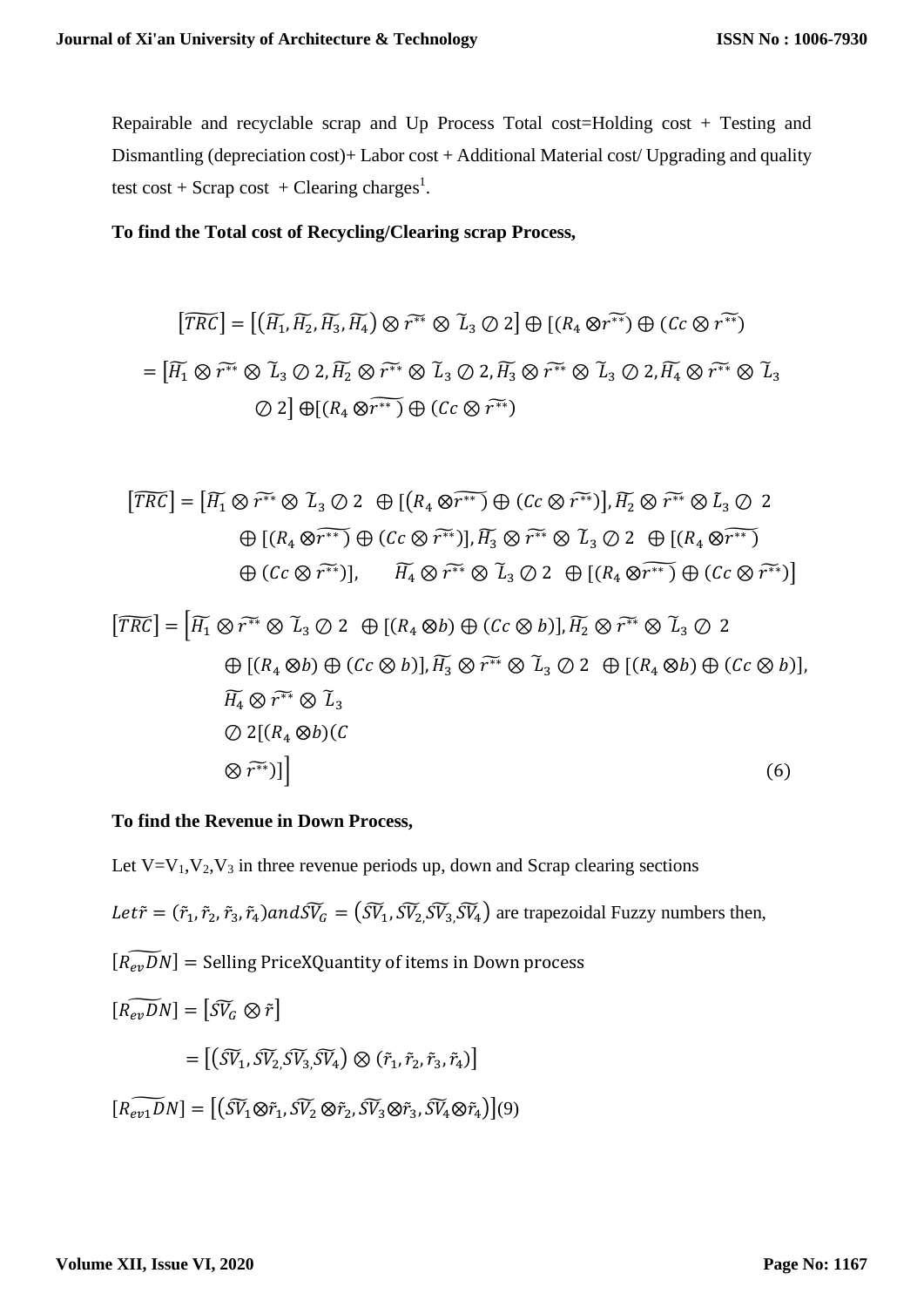#### **To find the Gain in Down Process,**

Let  $F=F_1$ ,  $F_2$ ,  $F_3$  are the Profit in three places are Down , Up and Scrap clearing sections.

 $Profit = Revenue - Total Cost<sup>1</sup>$ 

 $[\widetilde{P_{E}DN}] = [\widetilde{R_{en}DN}]\ominus[\widetilde{TDN}]$ 

 $[\widetilde{P_1DN}]=[\widetilde{S}V_1\otimes \widetilde{r}_1,\widetilde{SV}_2\otimes \widetilde{r}_2,\widetilde{SV}_3\otimes \widetilde{r}_3,\widetilde{SV}_4\otimes \widetilde{r}_4]\ominus[\widetilde{P_{U1}}\otimes \widetilde{r_1},\widetilde{P_{U2}}\otimes \widetilde{r_1},\widetilde{P_{U3}}\otimes \widetilde{r_1},\widetilde{P_{U4}}\otimes \widetilde{r_2},\widetilde{SV}_5\otimes \widetilde{r}_1]$  $\widetilde{\pi_1} \bigoplus \big[\widetilde{H_1}\otimes \widetilde{r} \otimes \widetilde{L}_1 \oslash 2 \oplus \widetilde{O_1}\otimes \widetilde{D_1}\oslash \widetilde{r} ,\ \widetilde{H_2}\otimes \widetilde{r} \otimes \widetilde{L}_2 \oslash 2 \oplus \widetilde{O_2}\otimes \widetilde{D_2}\oslash \widetilde{r} ,\widetilde{H_3}\otimes \widetilde{D_1}\big]$  $\tilde{r} \otimes \tilde{L}_3 \oslash 2 \oplus \widetilde{O_3} \otimes \widetilde{D_3} \oslash \tilde{r}, \widetilde{H_4} \otimes \tilde{r} \otimes \tilde{L}_4 \oslash 2 \oplus \widetilde{O_4} \otimes \widetilde{D_4} \oslash \tilde{r} \Big] \Big|$ 

$$
= \left[ \left[ \left( \widetilde{SV}_1 \otimes \widetilde{r}_1, \widetilde{SV}_2 \otimes \widetilde{r}_2, \widetilde{SV}_3 \otimes \widetilde{r}_3, \widetilde{SV}_4 \otimes \widetilde{r}_4 \right) \right] \n\ominus \left[ \widetilde{P_{U1}} \otimes \widetilde{r}_1, \widetilde{P_{U2}} \otimes \widetilde{r}_1, \widetilde{P_{U3}} \otimes \widetilde{r}_1, \widetilde{P_{U4}} \otimes \widetilde{r}_1 \right] \n\oplus \left[ \widetilde{H_1} \otimes \widetilde{r} \otimes \widetilde{L}_1 \oslash 2 \oplus \widetilde{O_1} \otimes \widetilde{D_1} \oslash \widetilde{r}, \widetilde{H_2} \otimes \widetilde{r} \otimes \widetilde{L}_3 \oslash 2 \oplus \widetilde{O_3} \otimes \widetilde{D_3} \oslash \widetilde{r}, \widetilde{H_4} \n\otimes \widetilde{r} \otimes \widetilde{L}_4 \oslash 2 \oplus \widetilde{O_4} \otimes \widetilde{D_4} \oslash \widetilde{P_4} \oslash \widetilde{r} \right]
$$

 $[\widetilde{P_1DN}]=[\widetilde{SV_1}\otimes\widetilde{r_1}\oplus\widetilde{F_1}\oplus\widetilde{H_1}\ \otimes\widetilde{r}\otimes\widetilde{L}_1\oslash 2\oplus\widetilde{O_1}\otimes\widetilde{D_1}\oslash\widetilde{r},\widetilde{SV_2}\otimes\widetilde{r}_2\ominus\widetilde{F_{U2}}\otimes\widetilde{C}_1\otimes\widetilde{C}_2]$  $\widetilde{{r_2}}\oplus \widetilde{{H_2}}\otimes \widetilde{r}\otimes \widetilde{{L_2}}\otimes 2\oplus \widetilde{{\mathcal O}_2}\otimes \widetilde{{D_2}}\otimes \widetilde{r}, \widetilde{{\mathcal P}_{U3}}\otimes \widetilde{r_3}\oplus \widetilde{{\mathcal S}\widetilde{{V_3}}}\otimes \widetilde{r_3}\oplus \widetilde{{H_3}}\otimes \widetilde{r}\otimes \widetilde{{L_3}}\otimes 2\oplus \widetilde{{\mathcal O}_2}$  $\widetilde{O_3} \otimes \widetilde{D_3} \oslash \widetilde{r}, \widetilde{P_{U4}} \otimes \widetilde{r_4} \oplus \widetilde{SV_4} \otimes \widetilde{r_4} \ominus \widetilde{H_4} \otimes \widetilde{r} \otimes \widetilde{L_4} \oslash 2 \oplus \widetilde{O_4} \otimes \widetilde{D_4} \oslash \widetilde{r}$  (7)

#### **PROBLEM CALCULATIONS:**

In a good reputed organization with four fast moving gadgets, Purchase cost is (15,000,12000,9000,6000), 40% marginal Profit and ordering cost is Rs.0.5 per unit price, holding cost Rs.2 per unit hold, selling value of four categories are in stages with  $D_f(\alpha, \beta, \gamma, \delta) = (5, 10, 15, 20)$ % for defectives, loosing amount of 25% depreciation cost in the repairing process and 93% of losing value in Scrap Process.0.53%,2.7%,1.33%,4% and 2% are the Testing, Labor, Additional materials, scrap and clearing charges respectively. Here, (4000, 3000, 2000, 1000) are the Number of gadget and Guaranty, warranty and scrap Periods are 90,30 and 30days resp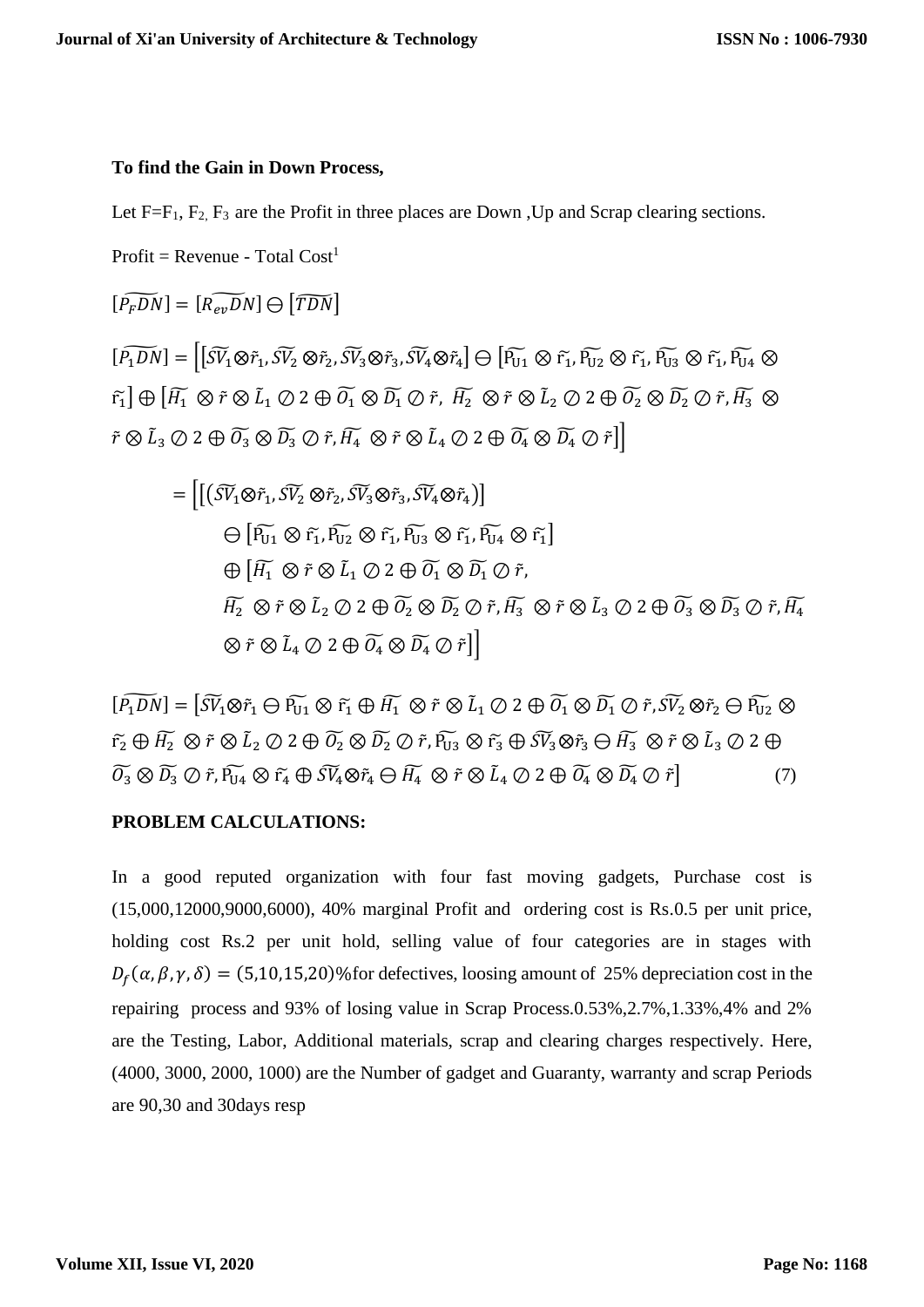# **TABLES AND GRAPHS**

# **FOR DOWN PROCESS TABLE: 1**

|          | $\tilde{r}$ | $\widetilde{P_{ct}}$ | $\widetilde{P}_{c}$ | Õ    | $\widetilde{H}$ | $ \widetilde{TDN} $ | $N\tilde{r}$ | $\widetilde{\mathrm{SV}}_{\mathrm{G}}$ | $[R_{ev1}D_N]$ | $\left[\overline{P_1}\overline{DN}\right]$ |
|----------|-------------|----------------------|---------------------|------|-----------------|---------------------|--------------|----------------------------------------|----------------|--------------------------------------------|
|          |             |                      |                     |      |                 |                     |              |                                        |                |                                            |
| α        | 4000        | 15000                | 60000000            | 2000 | 360000          | 362000              | 3800         | 25000                                  | 95000000       | 34638000                                   |
|          | 3000        | 12000                | 36000000            | 1500 | 270000          | 271500              | 2850         | 20000                                  | 57000000       | 20728500                                   |
|          |             |                      |                     |      |                 |                     |              |                                        |                |                                            |
|          | 2000        | 9000                 | 18000000            | 1000 | 180000          | 181000              | 1900         | 15000                                  | 28500000       | 10319000                                   |
|          | 1000        | 6000                 | 6000000             | 500  | 90000           | 90500               | 950          | 10000                                  | 9500000        | 3409500                                    |
|          |             |                      |                     |      |                 |                     |              |                                        |                |                                            |
|          | 4000        | 15000                | 60000000            | 2000 | 360000          | 362000              | 3600         | 25000                                  | 90000000       | 29638000                                   |
|          |             |                      |                     |      |                 |                     |              |                                        |                |                                            |
|          | 3000        | 12000                | 36000000            | 1500 | 270000          | 271500              | 2700         | 20000                                  | 54000000       | 17728500                                   |
| $\beta$  | 2000        | 9000                 | 18000000            | 1000 | 180000          | 181000              | 1800         | 15000                                  | 27000000       | 8819000                                    |
|          |             |                      |                     |      |                 |                     |              |                                        |                |                                            |
|          | 1000        | 6000                 | 6000000             | 500  | 90000           | 90500               | 900          | 10000                                  | 9000000        | 2909500                                    |
|          |             |                      |                     |      |                 |                     |              |                                        | 85000000       |                                            |
| $\gamma$ | 4000        | 15000                | 60000000            | 2000 | 360000          | 362000              | 3400         | 25000                                  |                | 24638000                                   |
|          | 3000        | 12000                | 36000000            | 1500 | 270000          | 271500              | 2550         | 20000                                  | 51000000       | 14728500                                   |
|          |             |                      |                     |      |                 |                     |              |                                        |                |                                            |
|          | 2000        | 9000                 | 18000000            | 1000 | 180000          | 181000              | 1700         | 15000                                  | 25500000       | 7319000                                    |
|          | 1000        | 6000                 | 6000000             | 500  | 90000           | 90500               | 850          | 10000                                  | 8500000        | 2409500                                    |
|          |             |                      |                     |      |                 |                     |              |                                        |                |                                            |
| $\delta$ | 4000        | 15000                | 60000000            | 2000 | 360000          | 362000              | 3200         | 25000                                  | 80000000       | 19638000                                   |
|          |             |                      |                     |      |                 |                     |              |                                        |                |                                            |
|          | 3000        | 12000                | 36000000            | 1500 | 270000          | 271500              | 2400         | 20000                                  | 48000000       | 11728500                                   |
|          | 2000        | 9000                 | 18000000            | 1000 | 180000          | 181000              | 1600         | 15000                                  | 24000000       | 5819000                                    |
|          |             |                      |                     |      |                 |                     |              |                                        |                |                                            |
|          | 1000        | 6000                 | 6000000             | 500  | 90000           | 90500               | 800          | 10000                                  | 8000000        | 1909500                                    |
|          |             |                      |                     |      |                 |                     |              |                                        |                |                                            |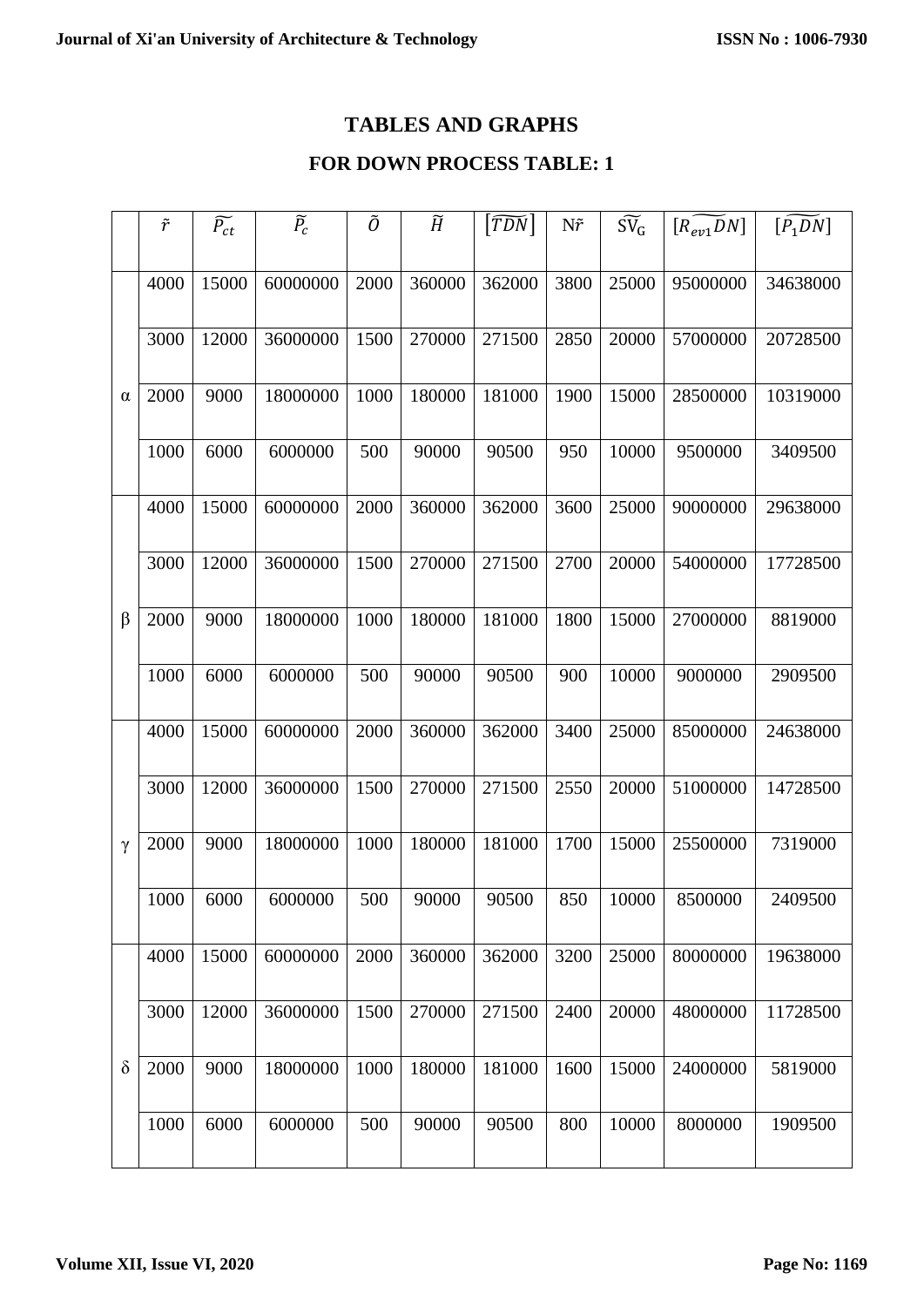# **GRAPHICAL REPRESENTATION: 1**



**SCRAP/CLEARING PROCESS TABLE: 2:**

|          | $\widetilde{r^{**}}$ | $\widetilde{H}$ | $\widetilde{\mathrm{SV}}_{\mathrm{sc}}$ | R <sub>4</sub> | $C_{c}$ | $ \widetilde{TRC} $ | $[R_{ev3}Rc]$ | $[P_3RC]$ |
|----------|----------------------|-----------------|-----------------------------------------|----------------|---------|---------------------|---------------|-----------|
|          |                      |                 |                                         |                |         |                     |               |           |
|          | 40                   | 1200            | 1250                                    | 2000           | 1000    | 4200                | 50000         | 45800     |
|          |                      |                 |                                         |                |         |                     |               |           |
|          | 30                   | 900             | 1000                                    | 1500           | 750     | 3150                | 30000         | 26850     |
|          |                      |                 |                                         |                |         |                     |               |           |
| $\alpha$ | 20                   | 600             | 750                                     | 1000           | 500     | 2100                | 15000         | 12900     |
|          |                      |                 |                                         |                |         |                     |               |           |
|          | 10                   | 300             | 500                                     | 500            | 250     | 1050                | 5000          | 3950      |
|          |                      |                 |                                         |                |         |                     |               |           |
|          | 80                   | 2400            | 1250                                    | 4000           | 2000    | 8400                | 100000        | 91600     |
|          |                      |                 |                                         |                |         |                     |               |           |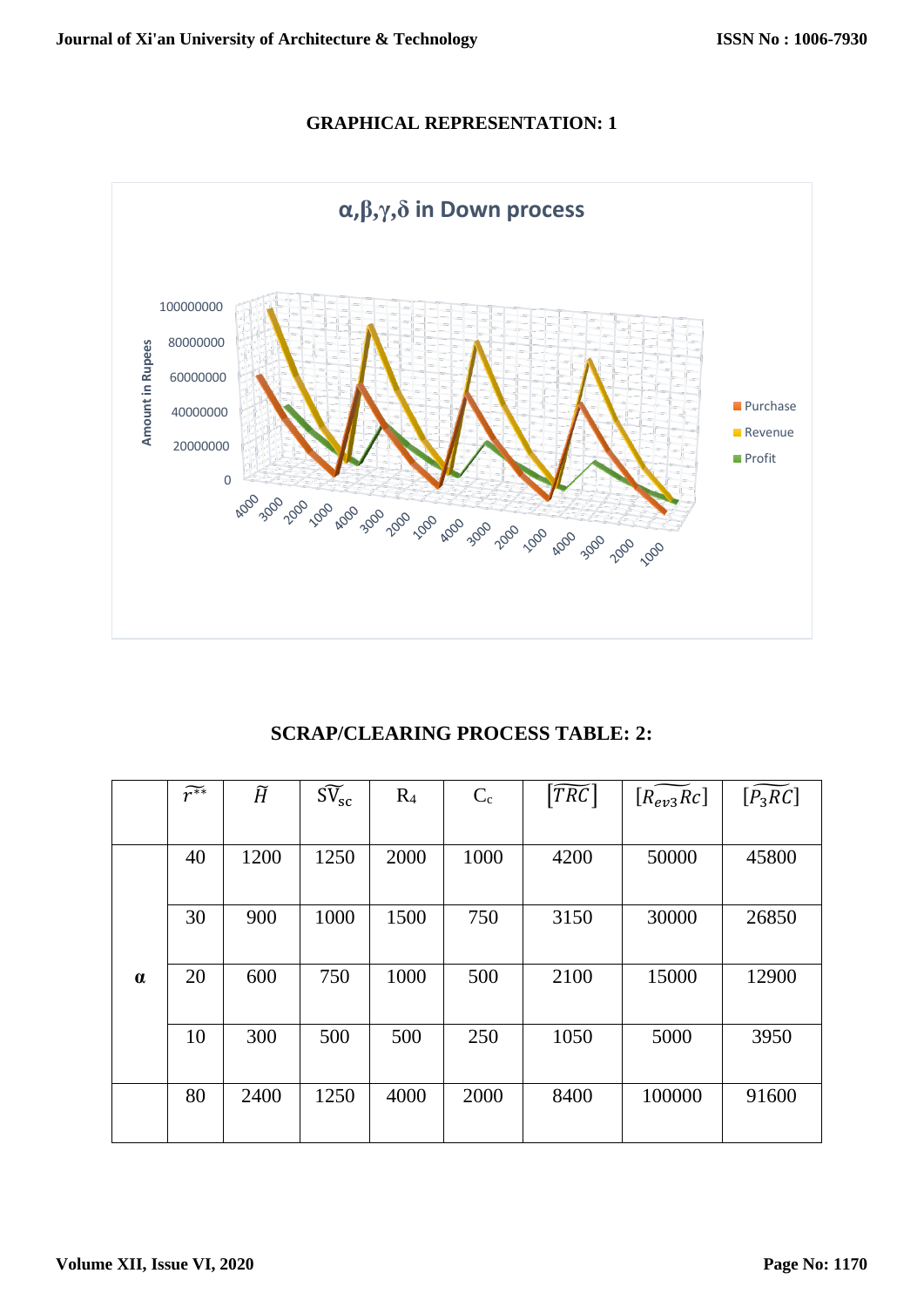| $\beta$  | 60  | 1800 | 1000 | 3000 | 1500 | 6300  | 60000  | 53700  |
|----------|-----|------|------|------|------|-------|--------|--------|
|          |     |      |      |      |      |       |        |        |
|          | 40  | 1200 | 750  | 2000 | 1000 | 4200  | 30000  | 25800  |
|          |     |      |      |      |      |       |        |        |
|          | 20  | 600  | 500  | 1000 | 500  | 2100  | 10000  | 7900   |
|          |     |      |      |      |      |       |        |        |
|          | 120 | 3600 | 1250 | 6000 | 3000 | 12600 | 150000 | 137400 |
|          |     |      |      |      |      |       |        |        |
|          | 90  | 2700 | 1000 | 4500 | 2250 | 9450  | 90000  | 80550  |
| $\gamma$ |     |      |      |      |      |       |        |        |
|          | 60  | 1800 | 750  | 3000 | 1500 | 6300  | 45000  | 38700  |
|          |     |      |      |      |      |       |        |        |
|          | 30  | 900  | 500  | 1500 | 750  | 3150  | 15000  | 11850  |
|          |     |      |      |      |      |       |        |        |
|          | 160 | 4800 | 1250 | 8000 | 4000 | 16800 | 200000 | 183200 |
|          |     |      |      |      |      |       |        |        |
|          | 120 | 3600 | 1000 | 6000 | 3000 | 12600 | 120000 | 107400 |
|          |     |      |      |      |      |       |        |        |
| $\delta$ | 80  | 2400 | 750  | 4000 | 2000 | 8400  | 60000  | 51600  |
|          |     |      |      |      |      |       |        |        |
|          | 40  | 1200 | 500  | 2000 | 1000 | 4200  | 20000  | 15800  |
|          |     |      |      |      |      |       |        |        |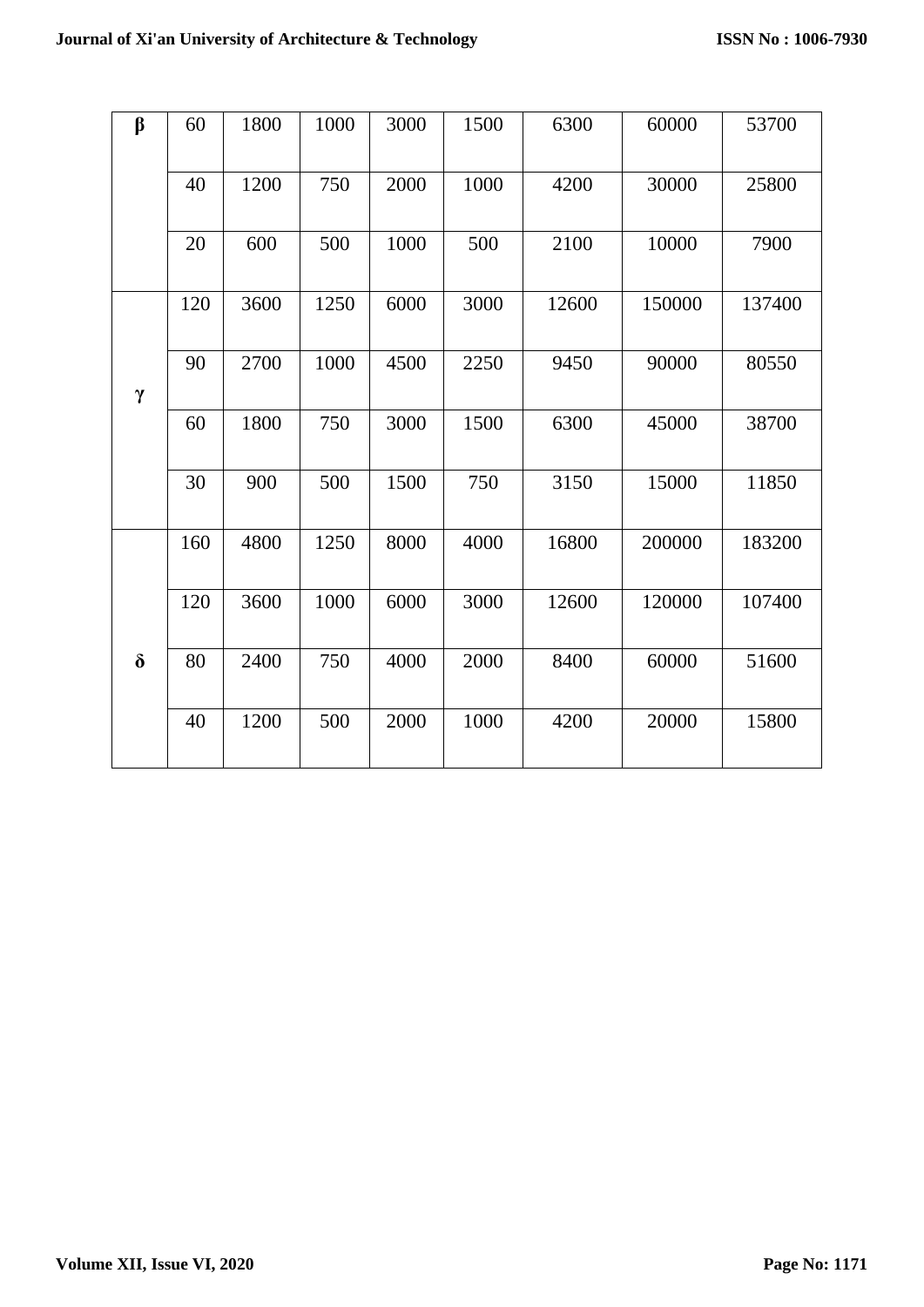

# **GRAPHICAL REPRESENATATION: 2**

## **CONCLUSION**

Loss of money occurs due to defective goods sometimes reaches assumed partial loss while others considered full loss. In real life, if all buyers are wait or go the next product. Then it is called total loss otherwise all the buyers will left the system however, in certain situations some customers will be able to wait for the next order in order to satisfy their demands during the warranty period (or) guaranty period while others so not wish to or cannot wait hence, they meet their demands from the other sources(partial loss case). From the table (4) heavy loss can be avoided with Up process and addition to that scrap revenue also filled the gap of the gain percentage Moreover, graphical representations show that complete loss reaches to profit percentage.

From the tables (1) AND (2), it can be observed that,

- (i) Revenue is decreases when in the Down Process.
- (ii) Profit is moderate when in the Down process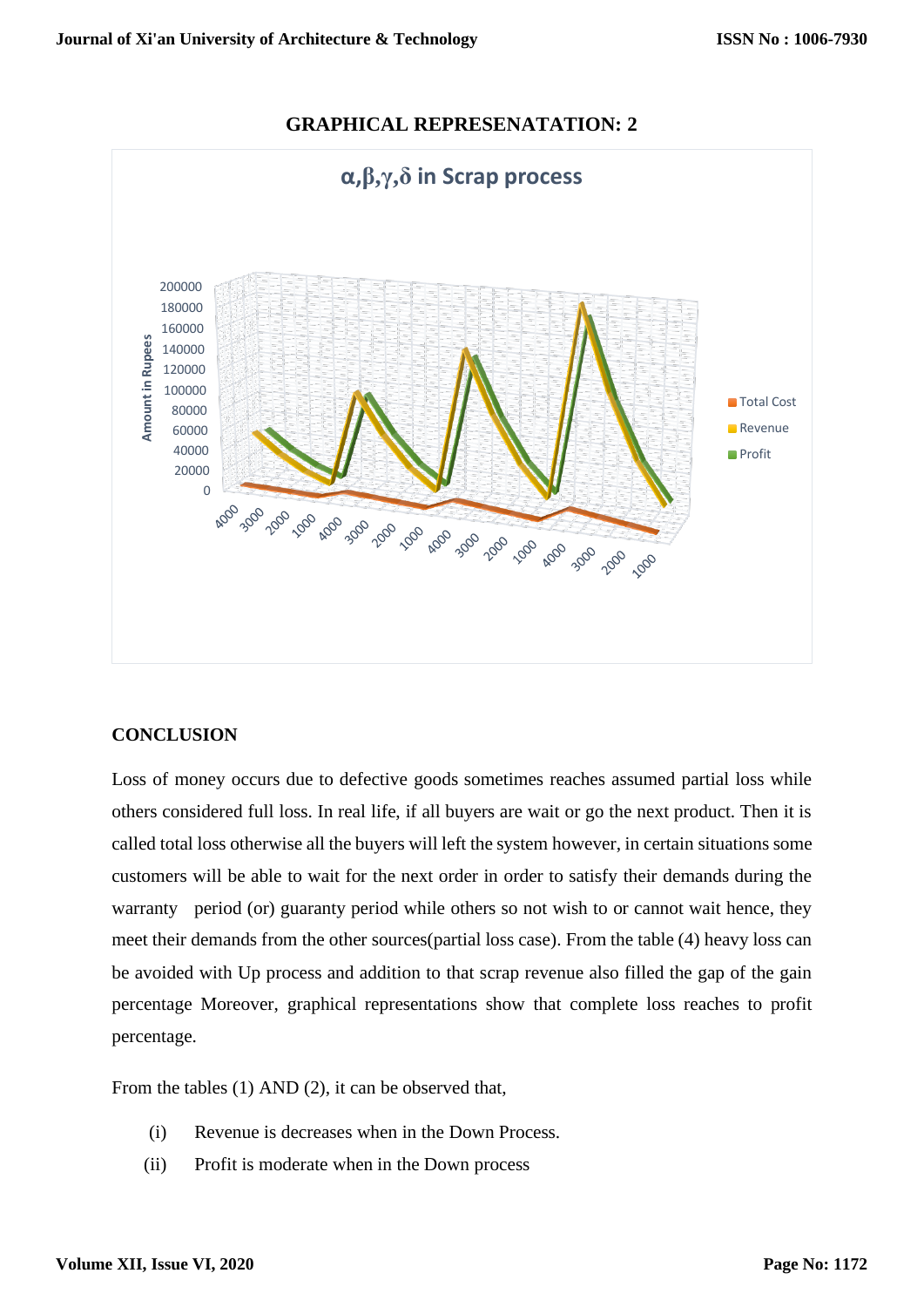- (iii) Good quality lot size is decreases when in down process but profit percentage increases
- (iv) Again, lot size decreases in the scrap process but total profit percentage increases slightly.
- (v) Selling Price is stable when down process
- (vi) Selling price is highly decreases in scrap process.
- (vii) Partial Loss is increase when in the scrap process instead of full loss.
- (viii) Ordering and holding costs are same in all tables with respect to lot size but Profit percentage is varies due to defectives and losing the selling price and brand value.

#### **References**

1. Wen.kai and Kevin Hsu,"Optimal inventory model with fuzzy perfective rate, demand rate and purchasing cost under immediate return for defective items", international journal of innovative computing information and control,8(4) 2012,2583-2598

2. Yogendra Kumar Rajoria, S. R. Singh, Seema Saini ,"An Inventory Model for Decaying Item with Ramp Demand pattern under Inflation and Partial Backlogging",Indian Journal of Science and Technology,2015 June, 8(12), Doi no: 10.17485/ijst/2015/v8i12/52341

3. W.K. Hsu and H.F. yu,"Economic quantity order model with immediate return for defective items", International journal of Innovative computing information and control",(5)2011,2215- 2020.

4. Vashisth Vikram, Tomar Ajay, Shekhar Chandra, A. K. Malik,"A Trade Credit Inventory Model with Multivariate Demand for Non-Instantaneous Decaying products",Indian Journal of Science and Technology,2016 Apr, 9(15), Doi no:10.17485/ijst/2016/v9i15/84213

5. M.K. Salameh and M.Y. Jaber,"Economic order quantity model for imperfect quality", international journal of production and economics, (64)2000,59-64.

6. Mohammad Reza Shahraki, Alireza Shahraki, Navid Javdan,"Developing an Inventory Mathematical Model with Deterioration Variables for Discounted Stochastic Goods",Indian Journal of Science and Technology,2014 Jan, 7(11), Doi no:10.17485/ijst/2014/v7i11/50447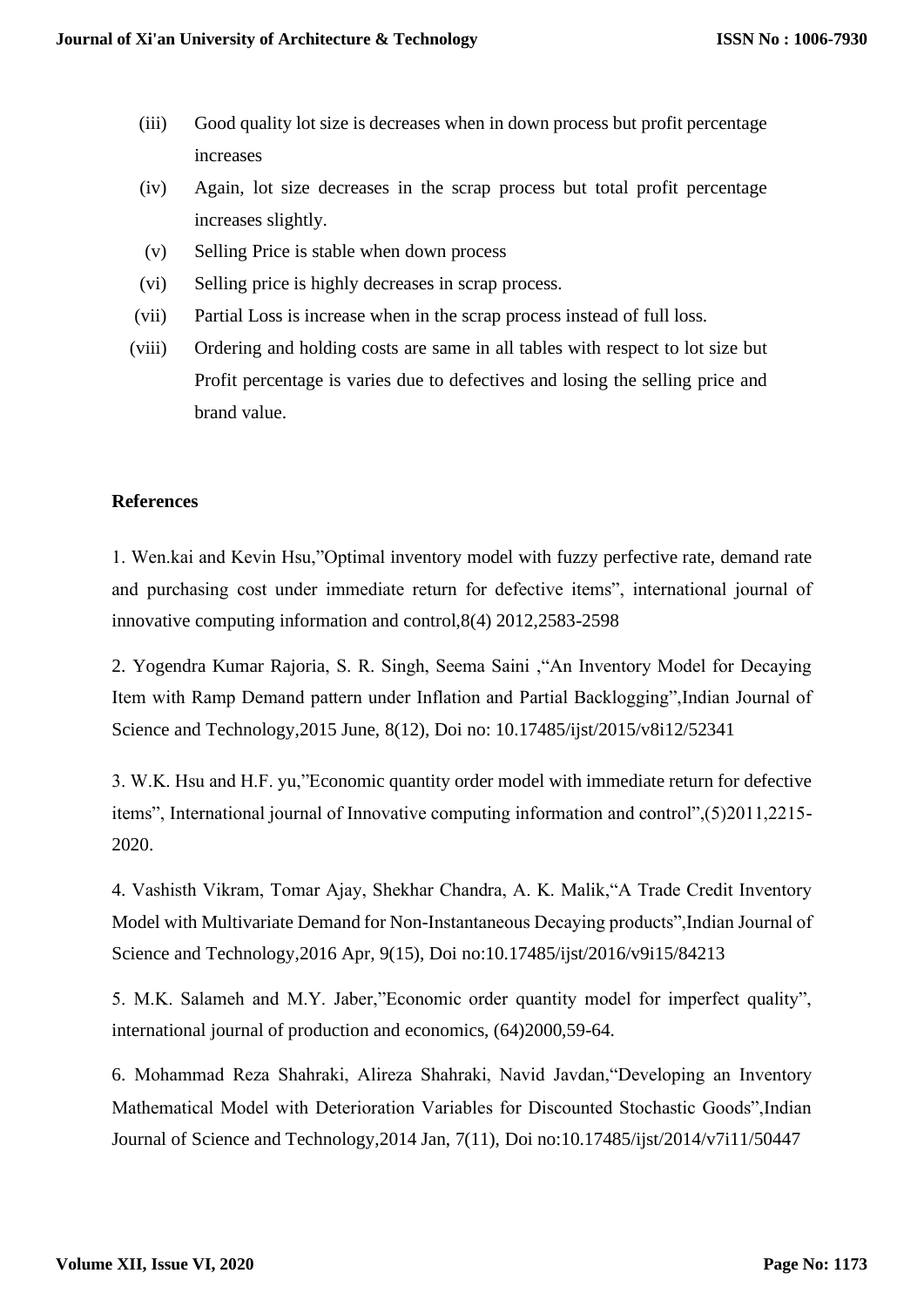7. Chih-Hsun Hsieh,"optimization of fuzzy inventory models under fuzzy demand and fuzzy lead time",Tamsui oxford journal of management sciences,20(10)2004, 21-36.

8. Mukesh Bhagoria, C. M. Sadiwala, V. K. Khare,"Multilevel Inventory Techniques for Minimizing Cost-a Case Study", Indian Journal of Science and Technology,2010 June, 3(6), Doi no: 10.17485/ijst/2010/v3i6/29786

9. D. Dubois and H.Prade, Fuzzy sets and systems; Theory and Applications, Academic press, Newyork, 71-73.

10. Sanjay Sharma, S. R. Singh,"An Inventory Model for Decaying Items, considering Multi Variate Consumption Rate with Partial Backlogging",Indian Journal of Science and Technology,2013 July, 6(7), Doi no:10.17485/ijst/2013/v6i7/34338

11. Sommer. G, Fuzzy inventory scheduling Applied systems and cybernetics, Newyork(6),1981,3052-3060.

12. Shilpy Tayal, S. R. Singhand Rajendra Sharma**,**"A Multi Item Inventory Model for Deteriorating Items with Expiration Date and Allowable Shortages",Indian Journal of Science and Technology, Vol 7(4), 463–471, April 2014.Doi no:10.17485/ijst/2014/v7i4/48636 13. Serhii Zuikov, "A literature review on models of inventory management under uncertainity, Business systems and Economics,5(1),2015.

14. Deo DattaAaryaand Mukesh Kumar, "Supply Chain Model with Ramp Type Demand under Planning Horizon",Indian Journal of Science and Technology,8(15), DOI: 10.17485/ijst/2015/v8i15/51359, July 2015.

15. A.R. Roy, P. Dutta, D. Chakraborty,"An inventory model for single period products with reordering opportunities under fuzzy demand", An international Journal of Computers and Mathematics with Applications, 53,2007, Elsevier, 1502-1517.

16. V. Nalina, M. Jeeva,"K-Release Inventory Model in Manpower Planning", ,Indian Journal of Science and Technology,2010 July, 3(7), Doi no: 10.17485/ijst/2010/v3i7/29803

17. D. Dutta, Pavan kumar, " A partial backlogging inventory model for deteriorating items with time varying demand and holding cost", Croatian Operational Research review, 2015, 321-334.